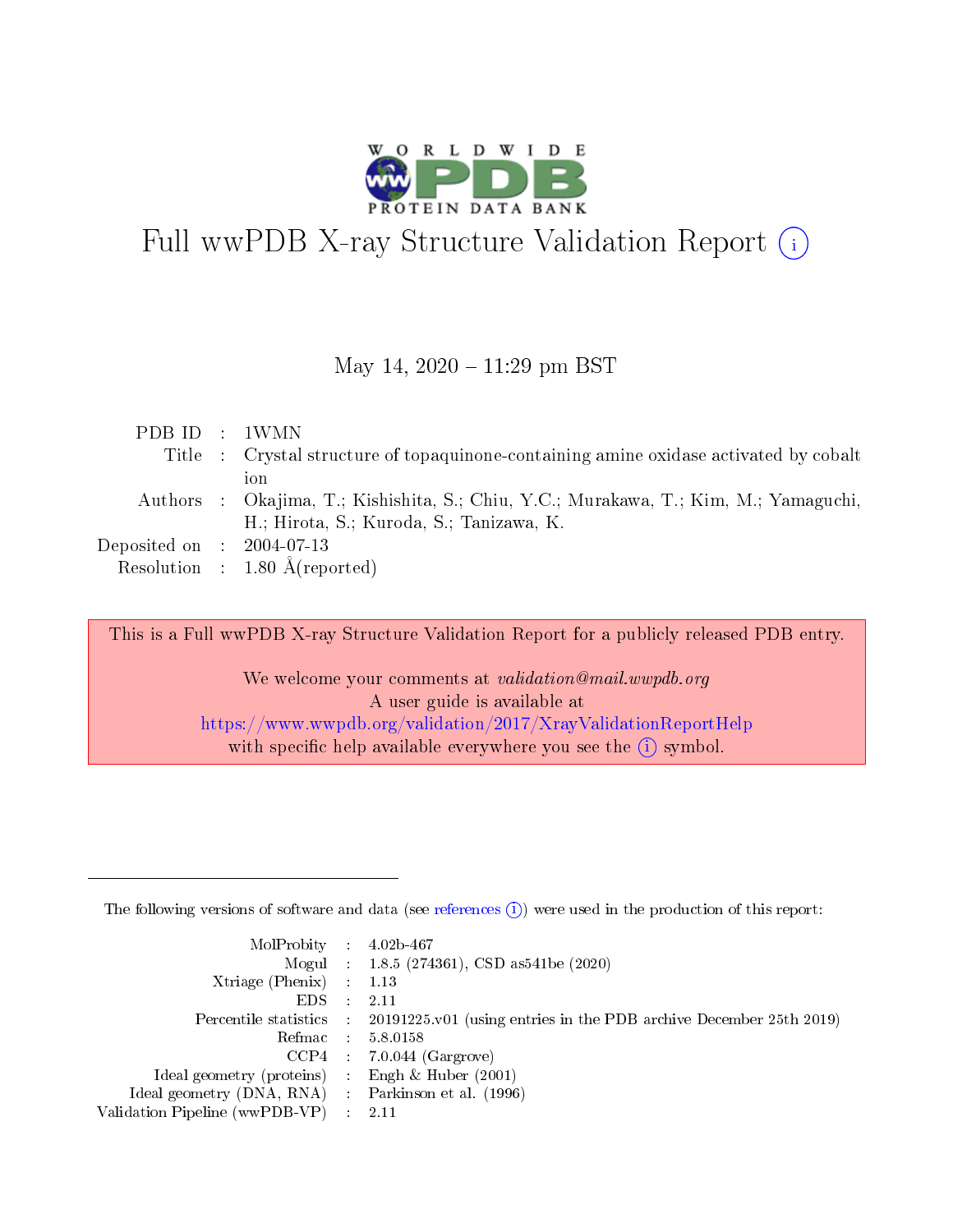# 1 [O](https://www.wwpdb.org/validation/2017/XrayValidationReportHelp#overall_quality)verall quality at a glance  $(i)$

The following experimental techniques were used to determine the structure: X-RAY DIFFRACTION

The reported resolution of this entry is 1.80 Å.

Percentile scores (ranging between 0-100) for global validation metrics of the entry are shown in the following graphic. The table shows the number of entries on which the scores are based.



| Metric                | Whole archive<br>$(\#\text{Entries})$ | Similar resolution<br>(#Entries, resolution range( $\AA$ )) |  |  |
|-----------------------|---------------------------------------|-------------------------------------------------------------|--|--|
| $R_{free}$            | 130704                                | $5950(1.80-1.80)$                                           |  |  |
| Clashscore            | 141614                                | 6793 $(1.80-1.80)$                                          |  |  |
| Ramachandran outliers | 138981                                | 6697 $(1.80-1.80)$                                          |  |  |
| Sidechain outliers    | 138945                                | 6696 (1.80-1.80)                                            |  |  |
| RSRZ outliers         | 127900                                | $5850(1.80-1.80)$                                           |  |  |

The table below summarises the geometric issues observed across the polymeric chains and their fit to the electron density. The red, orange, yellow and green segments on the lower bar indicate the fraction of residues that contain outliers for  $>=3, 2, 1$  and 0 types of geometric quality criteria respectively. A grey segment represents the fraction of residues that are not modelled. The numeric value for each fraction is indicated below the corresponding segment, with a dot representing fractions  $\epsilon=5\%$  The upper red bar (where present) indicates the fraction of residues that have poor fit to the electron density. The numeric value is given above the bar.

| Mol | Chain | Length | Quality of chain |     |     |
|-----|-------|--------|------------------|-----|-----|
|     |       | 638    | 3%<br>80%        | 16% | . . |
|     |       | 638    | 2%<br>87%        | 10% |     |

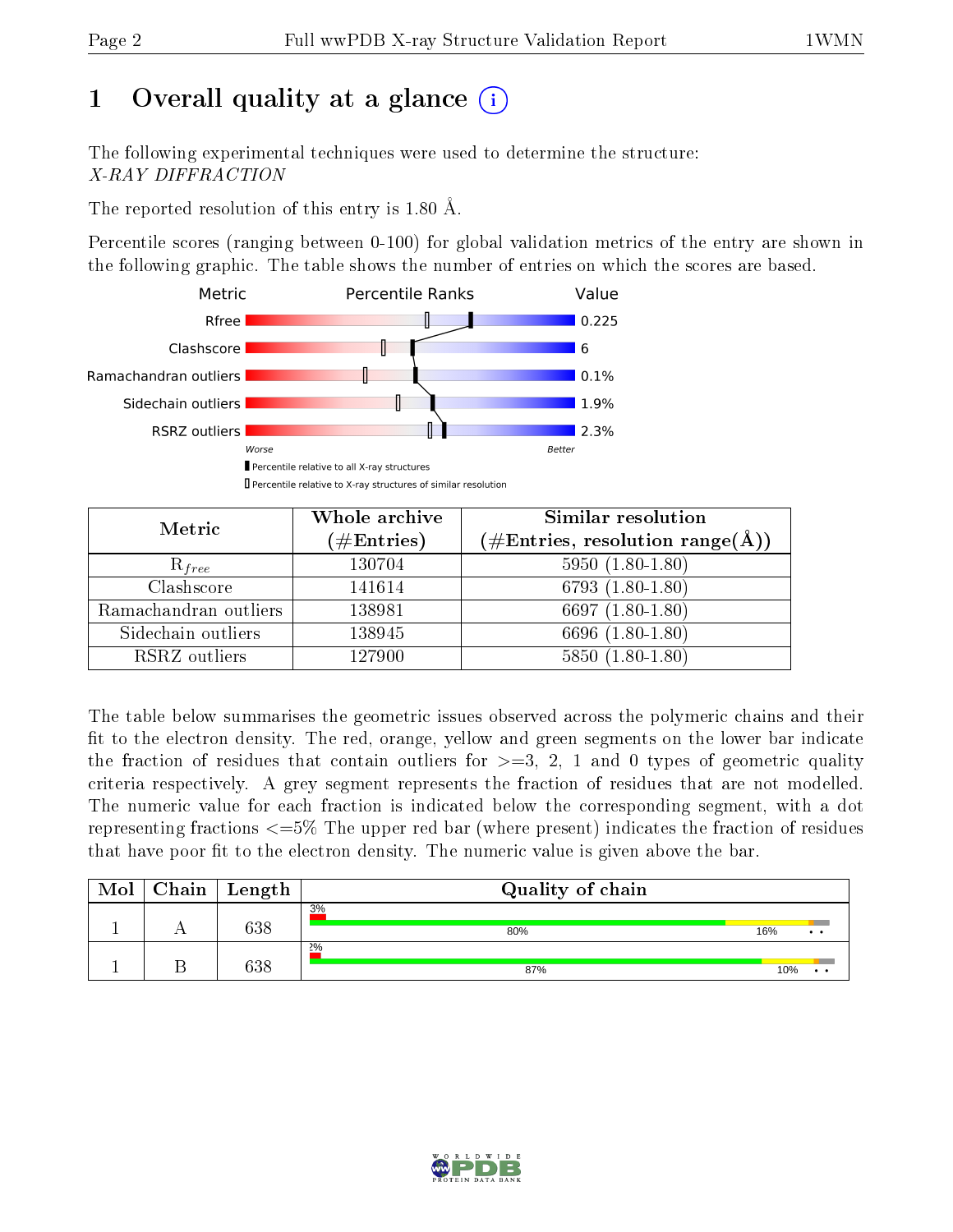# 2 Entry composition (i)

There are 3 unique types of molecules in this entry. The entry contains 10893 atoms, of which 0 are hydrogens and 0 are deuteriums.

In the tables below, the ZeroOcc column contains the number of atoms modelled with zero occupancy, the AltConf column contains the number of residues with at least one atom in alternate conformation and the Trace column contains the number of residues modelled with at most 2 atoms.

Molecule 1 is a protein called Phenylethylamine oxidase.

| $\text{Mol}$ |  | $\mid$ Chain $\mid$ Residues | Atoms          |              |              |  | $\text{ZeroOcc} \mid \text{AltConf} \mid \text{Trace}$ |  |  |
|--------------|--|------------------------------|----------------|--------------|--------------|--|--------------------------------------------------------|--|--|
|              |  | 620                          |                | Total C      |              |  |                                                        |  |  |
|              |  | 4868                         | 3074 855 930 9 |              |              |  |                                                        |  |  |
|              |  | 620                          |                | Total C      | $N = \Omega$ |  |                                                        |  |  |
|              |  |                              | 4868           | 3074 855 930 |              |  |                                                        |  |  |

There are 2 discrepancies between the modelled and reference sequences:

| Chain | Residue | Modelled | Actual | Comment          | Reference  |
|-------|---------|----------|--------|------------------|------------|
|       | 382     | TPQ      | TVF    | MODIFIED RESIDUE | UNP P46881 |
|       | 382     | TD 6     | TVR    | MODIFIED RESIDUE | UNP P46881 |

Molecule 2 is COBALT (II) ION (three-letter code: CO) (formula: Co).

|  | Mol   Chain   Residues | Atoms    | $ZeroOcc \mid AltConf \mid$ |
|--|------------------------|----------|-----------------------------|
|  |                        | Total Co |                             |
|  |                        | Total Co |                             |

• Molecule 3 is water.

|  | $Mol$   Chain   Residues | Atoms               | $ZeroOcc \mid AltConf \mid$ |
|--|--------------------------|---------------------|-----------------------------|
|  | 508                      | Total<br>508<br>508 |                             |
|  | 647                      | Total<br>647<br>647 |                             |

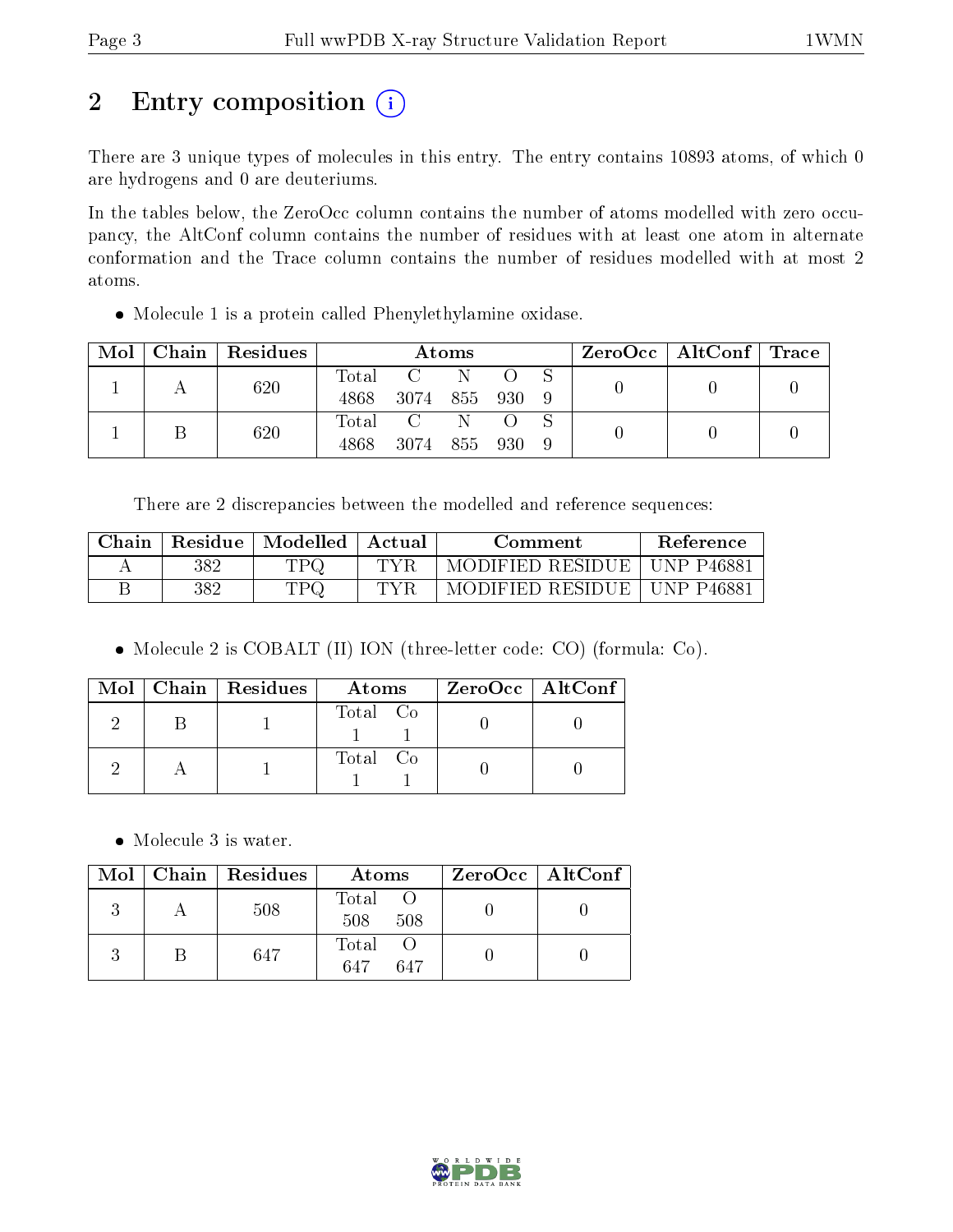# 3 Residue-property plots  $(i)$

These plots are drawn for all protein, RNA and DNA chains in the entry. The first graphic for a chain summarises the proportions of the various outlier classes displayed in the second graphic. The second graphic shows the sequence view annotated by issues in geometry and electron density. Residues are color-coded according to the number of geometric quality criteria for which they contain at least one outlier: green  $= 0$ , yellow  $= 1$ , orange  $= 2$  and red  $= 3$  or more. A red dot above a residue indicates a poor fit to the electron density (RSRZ  $> 2$ ). Stretches of 2 or more consecutive residues without any outlier are shown as a green connector. Residues present in the sample, but not in the model, are shown in grey.



• Molecule 1: Phenylethylamine oxidase

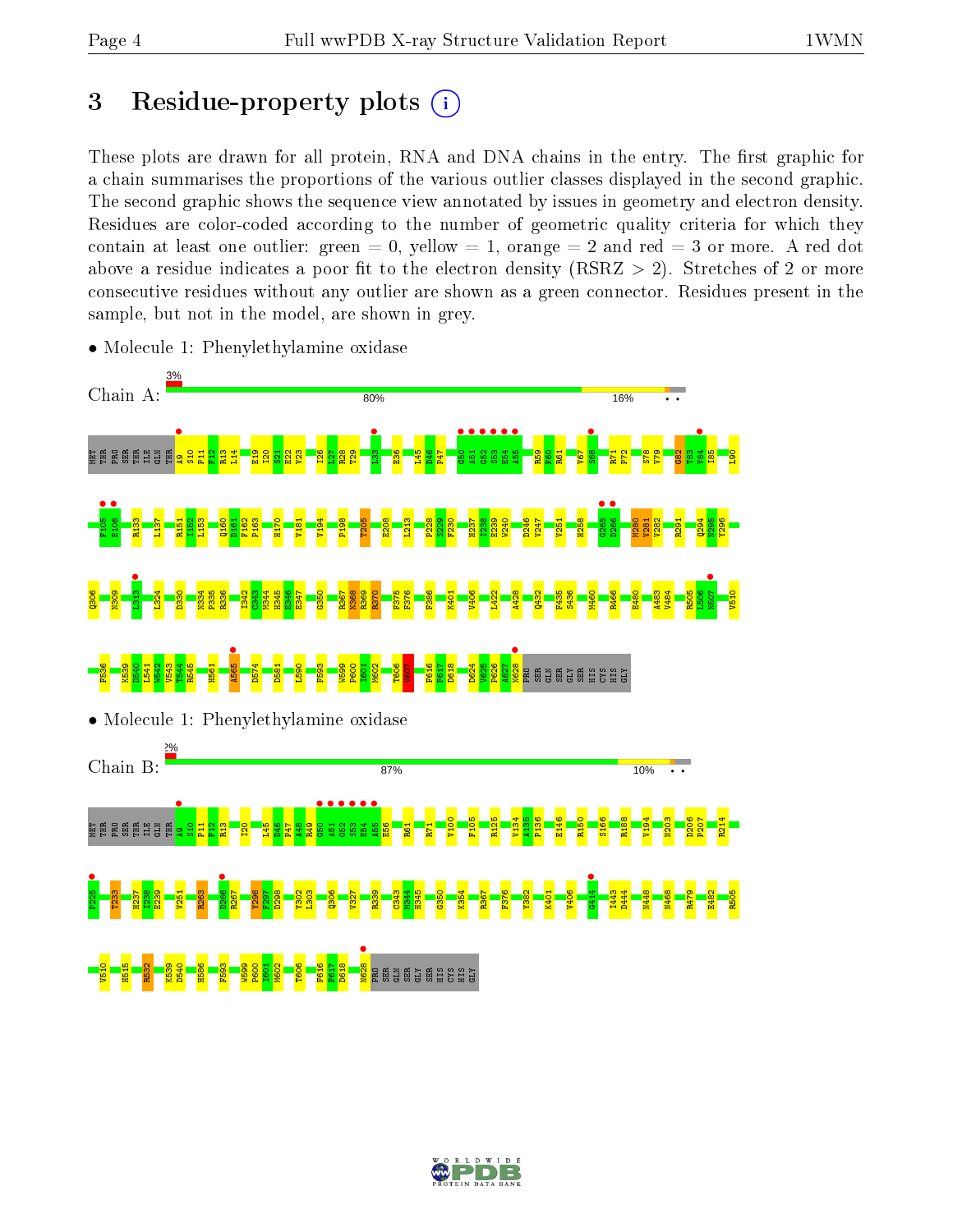# 4 Data and refinement statistics  $(i)$

| Property                                                         | Value                                              | Source     |
|------------------------------------------------------------------|----------------------------------------------------|------------|
| Space group                                                      | I 1 2 1                                            | Depositor  |
| Cell constants                                                   | $63.09\text{\AA}$<br>$157.68\rm\AA$<br>184.09Å     | Depositor  |
| a, b, c, $\alpha$ , $\beta$ , $\gamma$                           | $111.76^\circ$<br>$90.00^{\circ}$<br>$90.00^\circ$ |            |
| Resolution $(A)$                                                 | 10.00<br>$-1.80$                                   | Depositor  |
|                                                                  | 16.90<br>$-1.80$                                   | <b>EDS</b> |
| % Data completeness                                              | (Not available) $(10.00-1.80)$                     | Depositor  |
| (in resolution range)                                            | $99.7(16.90-1.80)$                                 | <b>EDS</b> |
| $R_{merge}$                                                      | 0.06                                               | Depositor  |
| $\mathrm{R}_{sym}$                                               | (Not available)                                    | Depositor  |
| $\langle I/\sigma(I) \rangle^{-1}$                               | $3.67$ (at 1.80Å)                                  | Xtriage    |
| Refinement program                                               | X-PLOR 3.851                                       | Depositor  |
|                                                                  | 0.224<br>, 0.270                                   | Depositor  |
| $R, R_{free}$                                                    | 0.187<br>0.225<br>$\mathbf{r}$                     | DCC        |
| $R_{free}$ test set                                              | $\overline{7800}$ reflections $(5.02\%)$           | wwPDB-VP   |
| Wilson B-factor $(A^2)$                                          | 17.9                                               | Xtriage    |
| Anisotropy                                                       | 0.748                                              | Xtriage    |
| Bulk solvent $k_{sol}(e/\mathrm{A}^3)$ , $B_{sol}(\mathrm{A}^2)$ | 0.43, 81.2                                         | <b>EDS</b> |
| L-test for twinning <sup>2</sup>                                 | $< L >$ = 0.49, $< L^2 >$ = 0.32                   | Xtriage    |
| Estimated twinning fraction                                      | No twinning to report.                             | Xtriage    |
| $\overline{F_o, F_c}$ correlation                                | 0.96                                               | <b>EDS</b> |
| Total number of atoms                                            | 10893                                              | wwPDB-VP   |
| Average B, all atoms $(A^2)$                                     | 20.0                                               | wwPDB-VP   |

Xtriage's analysis on translational NCS is as follows: The analyses of the Patterson function reveals a significant off-origin peak that is 58.38  $\%$  of the origin peak, indicating pseudo-translational symmetry. The chance of finding a peak of this or larger height randomly in a structure without pseudo-translational symmetry is equal to 2.0615e-05. The detected translational NCS is most likely also responsible for the elevated intensity ratio.

<sup>&</sup>lt;sup>2</sup>Theoretical values of  $\langle |L| \rangle$ ,  $\langle L^2 \rangle$  for acentric reflections are 0.5, 0.333 respectively for untwinned datasets, and 0.375, 0.2 for perfectly twinned datasets.



<span id="page-4-1"></span><span id="page-4-0"></span><sup>1</sup> Intensities estimated from amplitudes.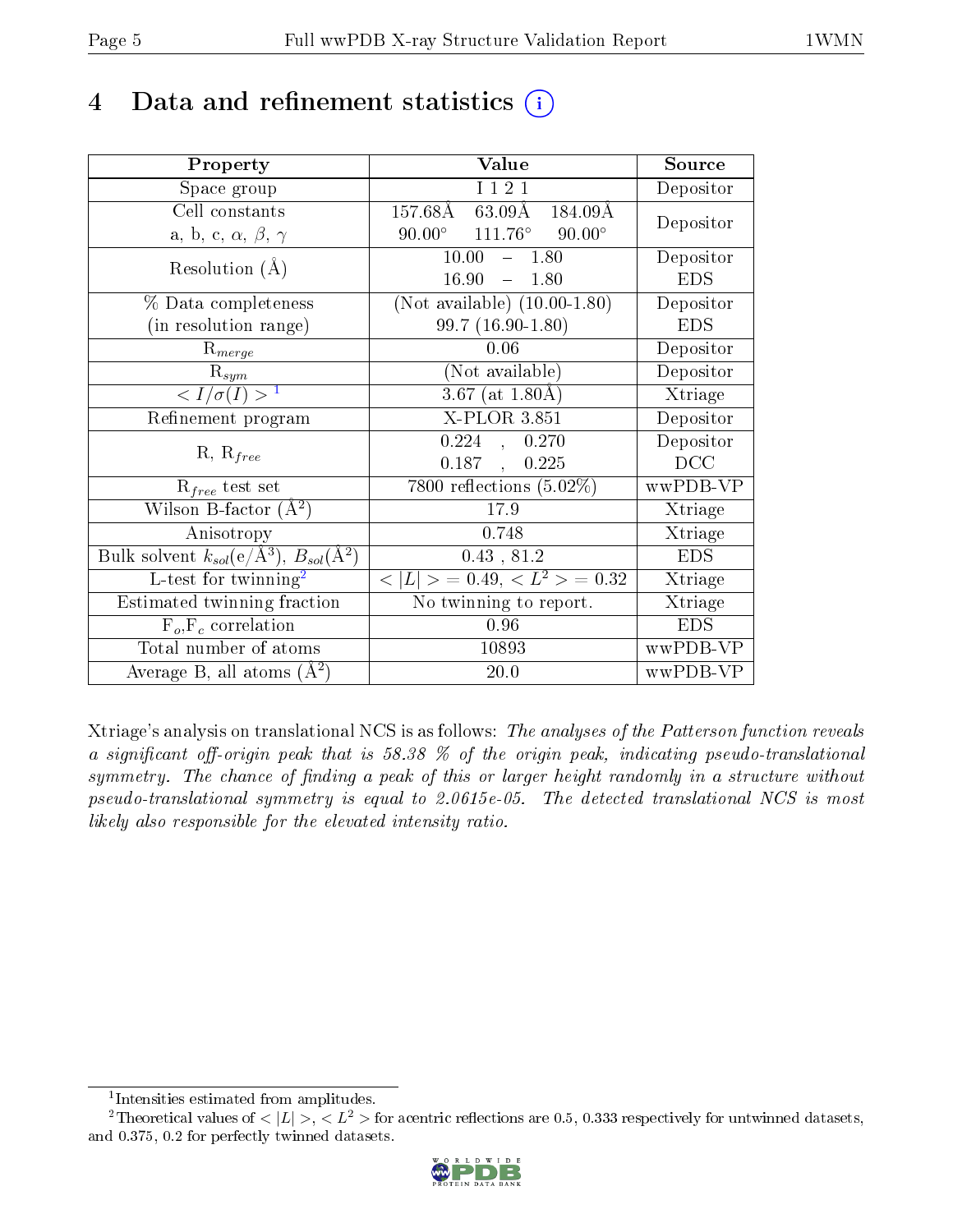# 5 Model quality  $(i)$

## 5.1 Standard geometry  $(i)$

Bond lengths and bond angles in the following residue types are not validated in this section: CO, TPQ

The Z score for a bond length (or angle) is the number of standard deviations the observed value is removed from the expected value. A bond length (or angle) with  $|Z| > 5$  is considered an outlier worth inspection. RMSZ is the root-mean-square of all Z scores of the bond lengths (or angles).

| Mol | Chain |      | Bond lengths    | Bond angles |                     |  |
|-----|-------|------|-----------------|-------------|---------------------|--|
|     |       | RMSZ | $\# Z >5$       | RMSZ        | # $ Z  > 5$         |  |
|     |       | 0.47 | 0/4975          | 0.75        | $4/6774(0.1\%)$     |  |
|     |       | 0.50 | $1/4975(0.0\%)$ | 0.74        | $1/6774$ $(0.0\%)$  |  |
| All | Αll   | 0.48 | $1/9950(0.0\%)$ | 0.75        | $5/13548$ $(0.0\%)$ |  |

All (1) bond length outliers are listed below:

|  |  |                               | $\mid$ Mol $\mid$ Chain $\mid$ Res $\mid$ Type $\mid$ Atoms $\mid$ $\mid$ Z $\mid$ Observed(A) $\mid$ Ideal(A) $\mid$ |  |
|--|--|-------------------------------|-----------------------------------------------------------------------------------------------------------------------|--|
|  |  | $343$   CYS   CB-SG   -5.74 + |                                                                                                                       |  |

All (5) bond angle outliers are listed below:

| Mol | Chain | Res | Type       | Atoms     |         | Observed $(°)$ | Ideal(°) |
|-----|-------|-----|------------|-----------|---------|----------------|----------|
|     |       | 281 | <b>VAL</b> | $CB-CA-C$ | $-6.05$ | 99.91          | 111.40   |
|     |       | 607 | VAL        | $CB-CA-C$ | $-5.74$ | 100.50         | 111.40   |
|     |       | 593 | PHE.       | $N$ -CA-C | $-5.69$ | 95.63          | 111.00   |
|     |       | 593 | <b>PHE</b> | $N$ -CA-C | $-5.41$ | 96.38          | 111.00   |
|     |       | 565 |            | N-CA-C    | 5.03    | 124.58         | 111.00   |

There are no chirality outliers.

There are no planarity outliers.

## 5.2 Too-close contacts  $(i)$

In the following table, the Non-H and H(model) columns list the number of non-hydrogen atoms and hydrogen atoms in the chain respectively. The H(added) column lists the number of hydrogen atoms added and optimized by MolProbity. The Clashes column lists the number of clashes within the asymmetric unit, whereas Symm-Clashes lists symmetry related clashes.

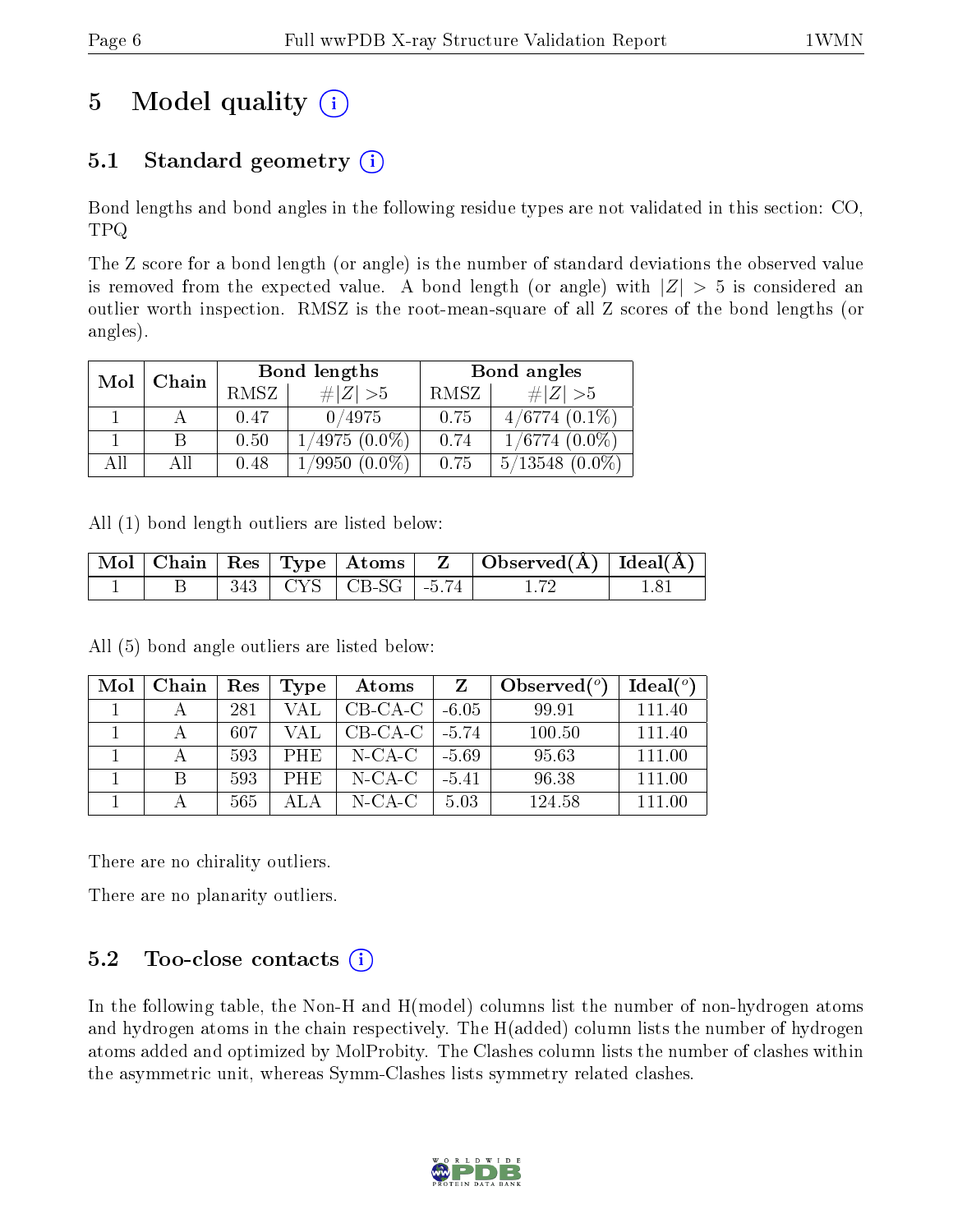|   |       | Mol   Chain   Non-H   H(model)   H(added) |      |     | $Clashes$   Symm-Clashes |
|---|-------|-------------------------------------------|------|-----|--------------------------|
|   | 4868  |                                           | 4686 | 69  |                          |
| Β | 4868  |                                           | 4686 | 42  |                          |
|   |       |                                           |      |     |                          |
|   |       |                                           |      |     |                          |
|   | 508   |                                           |      |     |                          |
| B | 647   |                                           |      |     |                          |
|   | 10893 |                                           | 9372 | 109 |                          |

The all-atom clashscore is defined as the number of clashes found per 1000 atoms (including hydrogen atoms). The all-atom clashscore for this structure is 6.

All (109) close contacts within the same asymmetric unit are listed below, sorted by their clash magnitude.

|                     |                    | Interatomic    | Clash           |  |
|---------------------|--------------------|----------------|-----------------|--|
| Atom-1              | Atom-2             | distance $(A)$ | overlap $(\AA)$ |  |
| 1: A: 45: LEU: HD11 | 1: A:61: ARG: HB2  | 1.54           | 0.89            |  |
| 1: A:78: SER:HB2    | 1: A:85: ILE: HD11 | 1.57           | 0.85            |  |
| 1:B:532:ARG:HG2     | 3:B:1421:HOH:O     | 1.88           | 0.71            |  |
| 1:A:294:GLN:HG3     | 1: A:296:TYR:CZ    | 2.28           | 0.69            |  |
| 1: A: 170: HIS: HD2 | 1: A: 198: PRO: O  | 1.78           | 0.66            |  |
| 1:A:247:VAL:HG21    | 1: A:344:MET:CE    | 2.25           | 0.66            |  |
| 1:B:443:ILE:H       | 1:B:448:ASN:HD21   | 1.45           | 0.64            |  |
| 1:A:137:LEU:HD13    | 1: A:296:TYR:OH    | 1.97           | 0.64            |  |
| 1: B: 166: SER:H    | 1:B:203:ASN:HD21   | 1.45           | 0.64            |  |
| 1:A:347:GLU:OE1     | 1:A:370:ARG:HD3    | 2.00           | 0.62            |  |
| 1:B:146:GLU:O       | 1:B:150:ARG:HD3    | 2.01           | 0.60            |  |
| 1: A:590:LEU:HG     | 1:A:607:VAL:HG22   | 1.84           | 0.58            |  |
| 1:B:251:VAL:CG2     | 1:B:306:GLN:HB3    | 2.32           | 0.58            |  |
| 1: A:350: GLY:HA2   | 1:A:367:ARG:NH2    | 2.19           | 0.58            |  |
| 1:A:624:ASP:CG      | 1:B:214:ARG:HD2    | 2.24           | 0.58            |  |
| 1: A:280:MET:HG3    | 1:A:435:PHE:CD2    | 2.39           | 0.57            |  |
| 1:B:263:ARG:CZ      | 1:B:263:ARG:HB2    | 2.33           | 0.57            |  |
| 1:A:294:GLN:HE21    | 1:A:296:TYR:HE2    | 1.52           | $0.57\,$        |  |
| 1:B:251:VAL:HG22    | $1:B:306:$ GLN:HB3 | 1.85           | 0.57            |  |
| 1: A:561:HIS:CE1    | 1:A:565:ALA:HB2    | 2.39           | 0.57            |  |
| 1:B:71:ARG:NH1      | 3:B:1638:HOH:O     | 2.37           | $0.56\,$        |  |
| 1:A:205:THR:HG22    | 3:A:1401:HOH:O     | 2.06           | 0.56            |  |
| 1:A:324:LEU:HB2     | 1:A:342:ILE:HB     | 1.89           | 0.54            |  |
| 1:A:294:GLN:HG3     | 1: A:296: TYR:OH   | 2.06           | 0.54            |  |
| 1: B:599:TRP:CD2    | 1: B:600: PRO:HA   | 2.43           | 0.54            |  |
| 1:A:291:ARG:HG2     | 1:A:294:GLN:OE1    | 2.08           | 0.53            |  |
| 1:A:151:ARG:HG2     | 1: A:181: VAL: CG2 | 2.38           | 0.53            |  |
| 1:A:237:HIS:HD2     | 1: A:246: ASP:OD1  | 1.91           | 0.53            |  |

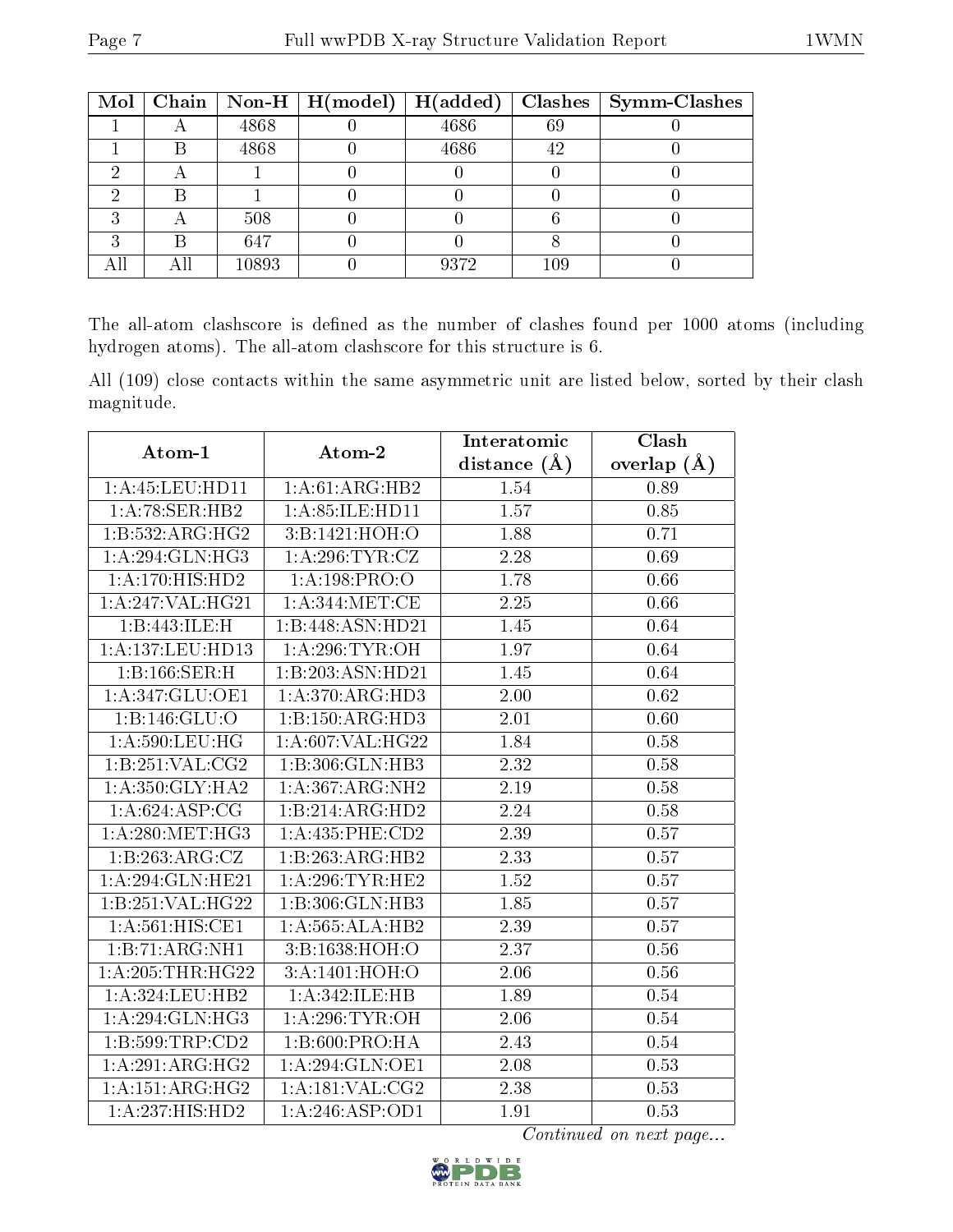| Continuea from previous page          |                              | Interatomic    | Clash         |  |
|---------------------------------------|------------------------------|----------------|---------------|--|
| Atom-1                                | Atom-2                       | distance $(A)$ | overlap $(A)$ |  |
| 1: A:10: SER: HB2                     | 1:A:11:PRO:HD2               | 1.91           | 0.53          |  |
| 1:A:20:ILE:HB                         | 1:A:335:PRO:HB3              | 1.91           | 0.53          |  |
| 1:B:237:HIS:HE1                       | 1:B:239:GLU:OE1              | 1.92           | 0.53          |  |
| 1:A:19:GLU:O                          | 1:A:23:VAL:HG23              | 2.09           | 0.53          |  |
| 1:A:483:ALA:HB1                       | 1:A:543:VAL:HB               | 1.90           | 0.53          |  |
| 1: A:628: ASN:HB2                     | 3:A:1202:HOH:O               | 2.09           | 0.52          |  |
| $1:B:188:ARG:\overline{HD3}$          | 3:B:1542:HOH:O               | $2.10\,$       | 0.52          |  |
| 1: A: 137: LEU: HB3                   | 1: A:296:TYR:CE1             | 2.44           | 0.52          |  |
| 1:B:125:ARG:NH1                       | 3:B:1123:HOH:O               | 2.34           | 0.52          |  |
| 1: A: 162: PHE: HB2                   | 1: A: 163: PRO: HD2          | 1.91           | 0.52          |  |
| 1:B:532:ARG:HD2                       | 1:B:532:ARG:N                | 2.25           | 0.52          |  |
| 1: A:22: GLU:HG2                      | 1: A:79: VAL:HG13            | 1.91           | 0.51          |  |
| 1:A:401:LYS:HG2                       | 1: A:606:THR:HG22            | 1.91           | 0.51          |  |
| 1:A:36:GLU:O                          | 1: A:67: VAL:HG22            | 2.10           | 0.50          |  |
| 1:B:45:LEU:HD21                       | 1:B:61:ARG:HB2               | 1.93           | 0.50          |  |
| 1: A: 330: ASP: OD1                   | 1:A:334:ASN:HB2              | 2.12           | 0.50          |  |
| 1:B:345:HIS:HE1                       | 3:B:1297:HOH:O               | 1.95           | 0.49          |  |
| 1:B:125:ARG:NH1                       | 1:B:194:VAL:HA               | 2.27           | 0.49          |  |
| 1:B:406:VAL:HG23                      | 1: B:602: MET:CG             | 2.42           | 0.49          |  |
| 1:A:59:ARG:CZ                         | 1: A:85: ILE: HD13           | 2.43           | 0.49          |  |
| 1:B:515:HIS:HE1                       | 3:B:1074:HOH:O               | 1.95           | 0.49          |  |
| 1:B:100:VAL:HG11                      | 1:B:105:PHE:CE1              | 2.48           | 0.49          |  |
| 1:B:401:LYS:HG2                       | 1:B:606:THR:HG22             | 1.93           | 0.49          |  |
| 1:B:505:ARG:HD3                       | 1:B:618:ASP:HB3              | 1.95           | 0.48          |  |
| 1:A:422:LEU:HD11                      | 1:A:428:ALA:HB2              | 1.94           | 0.48          |  |
| 1:B:367:ARG:HG3                       | 1:B:628:ASN:HD21             | 1.78           | 0.48          |  |
| 1:A:9:ALA:HB3                         | 1:A:13:ARG:HD3               | 1.96           | 0.48          |  |
| $1: A:230:$ PHE:HB3                   | $1:A:240:TRP:H\overline{B2}$ | 1.95           | 0.48          |  |
| 1:A:246:ASP:HB2                       | 1: A:258: HIS: HB2           | 1.96           | 0.48          |  |
| 1: A:590:LEU:HG                       | 1: A:607: VAL:CG2            | 2.43           | 0.48          |  |
| 1:B:298:ASP:HA                        | 1:B:302:TYR:HD1              | 1.79           | 0.48          |  |
| 1:A:237:HIS:HE1                       | 1:A:239:GLU:OE1              | 1.97           | 0.48          |  |
| 1:A:484:VAL:HG12                      | 1: A:539: LYS: HG3           | 1.96           | 0.47          |  |
| 1:B:479:ARG:O                         | 1:B:482:GLU:HG2              | 2.15           | 0.47          |  |
| 1:A:510:VAL:HB                        | $1: A:616:$ PHE:HA           | 1.96           | 0.47          |  |
| $1: A:599: \overline{\text{TRP:CD2}}$ | 1:A:600:PRO:HA               | 2.50           | 0.46          |  |
| 1:B:11:PRO:HB2                        | 1: B: 47: PRO:HG3            | 1.97           | 0.46          |  |
| 1: B: 586: HIS: HE1                   | 3:B:1010:HOH:O               | 1.98           | 0.46          |  |
| 1:A:28:ARG:HG3                        | 1: A:29:THR:N                | 2.31           | 0.46          |  |
| 1:A:71:ARG:HD3                        | 3:A:1038:HOH:O               | 2.15           | 0.46          |  |
| 1:B:20:ILE:HD12                       | 1:B:327:VAL:HG12             | 1.98           | 0.45          |  |

Continued from previous page.

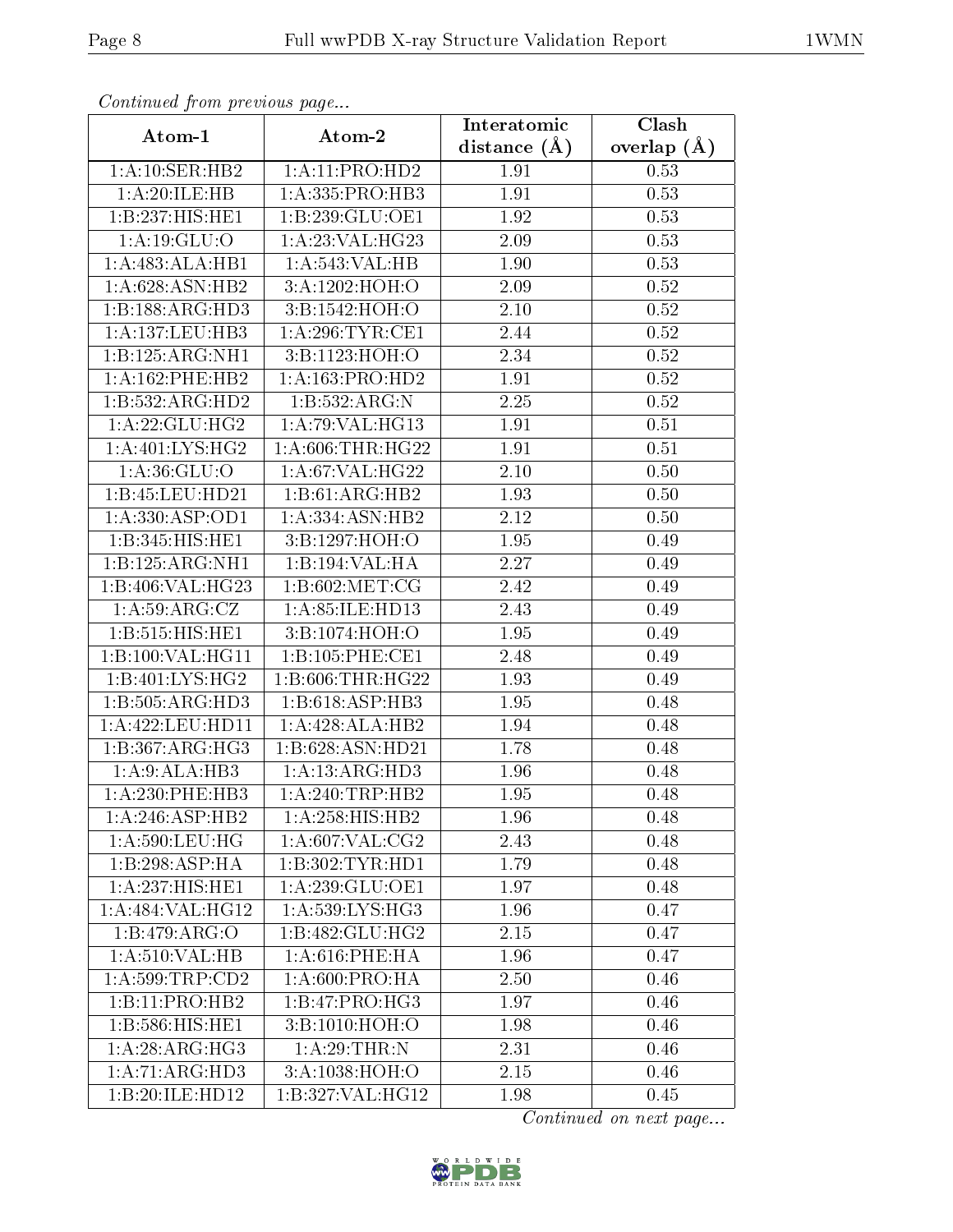| Communa from previous page |                                              | Interatomic      | Clash           |  |
|----------------------------|----------------------------------------------|------------------|-----------------|--|
| Atom-1                     | Atom-2                                       | distance $(\AA)$ | overlap $(\AA)$ |  |
| 1:A:72:PRO:HG2             | 1: A:90: LEU: HB2                            | 1.99             | 0.45            |  |
| 1:A:247:VAL:HG21           | $1: A:344: \overline{\text{MET}:\text{HE2}}$ | 1.97             | 0.45            |  |
| 1: A:345: HIS: HD2         | 3:A:1085:HOH:O                               | 1.98             | 0.45            |  |
| 1:B:510:VAL:HB             | 1:B:616:PHE:HA                               | 1.99             | 0.45            |  |
| 1:B:539:LYS:HA             | 1:B:539:LYS:HD3                              | 1.74             | 0.45            |  |
| 1: A:406: VAL:HG21         | 1:A:422:LEU:HDI1                             | 1.98             | 0.44            |  |
| 1: A:460:MET:HE2           | 1:A:466:ARG:C                                | 2.38             | 0.44            |  |
| 1: A:626: PRO:HG2          | 1: A:628: ASN:ND2                            | 2.32             | 0.44            |  |
| 1:A:251:VAL:HG22           | 1:A:306:GLN:HB2                              | 1.99             | 0.44            |  |
| 1:B:233:THR:HB             | 3:B:1127:HOH:O                               | 2.17             | 0.44            |  |
| 1:A:406:VAL:HG12           | 1: A:602:MET:SD                              | 2.58             | 0.43            |  |
| 1:A:368:ASN:ND2            | 1:A:369:ARG:H                                | 2.15             | 0.43            |  |
| 1:B:296:TYR:HB3            | 1:B:302:TYR:HE1                              | 1.83             | 0.43            |  |
| 1: A:436: SER: HB2         | $1: A:536:$ PHE:CE2                          | 2.53             | 0.43            |  |
| 1:A:194:VAL:HG13           | 3:A:1024:HOH:O                               | 2.19             | 0.43            |  |
| 1:B:303:LEU:O              | $1:B:306:GLN:H\overline{G2}$                 | 2.19             | 0.43            |  |
| 1:B:267:ARG:HH11           | 1:B:267:ARG:HG2                              | 1.83             | 0.43            |  |
| 1: A: 133: ARG: HA         | 1: A: 133: ARG: NE                           | 2.33             | 0.42            |  |
| 1: A: 505: ARG: HD3        | 1:A:618:ASP:HB3                              | 2.01             | 0.42            |  |
| 1: A: 11: PRO: HB2         | 1: A:47: PRO:HG3                             | 2.01             | 0.42            |  |
| 1:B:540:ASP:O              | 1: B: 586: HIS: HD2                          | 2.03             | 0.42            |  |
| 1:B:13:ARG:HH22            | 1: B:56: GLU:CD                              | 2.23             | 0.42            |  |
| 1: A:160: GLN: HG2         | 1:A:162:PHE:O                                | 2.20             | 0.42            |  |
| 1: A: 163: PRO:HG2         | 3:A:1414:HOH:O                               | 2.19             | 0.42            |  |
| 1:A:14:LEU:HD11            | 1: A: 324: LEU: HD13                         | 2.02             | 0.42            |  |
| 1: A: 153: LEU: HD23       | 1:A:153:LEU:HA                               | 1.90             | 0.42            |  |
| 1:B:206:ASP:HA             | 1:B:207:PRO:HD2                              | 1.94             | 0.42            |  |
| 1: A:26: ILE: HD11         | 1: A:82: GLY:HA2                             | 2.02             | 0.41            |  |
| 1:A:228:PRO:HB2            | $1: A:230:$ PHE:CE2                          | 2.55             | 0.41            |  |
| 1:A:370:ARG:O              | 1:A:370:ARG:HG2                              | 2.21             | 0.41            |  |
| 1:B:134:VAL:O              | 1:B:136:PRO:HD3                              | 2.21             | 0.41            |  |
| 1:A:309:ASN:ND2            | 1:B:354:LYS:HE3                              | 2.36             | 0.41            |  |
| 1: A:375:PHE:CE1           | $1: A:386:$ PHE:HB2                          | 2.56             | 0.41            |  |
| 1:A:545:ARG:HD2            | 1:A:581:ASP:O                                | 2.21             | 0.41            |  |
| 1:B:350:GLY:HA2            | 1:B:367:ARG:NH2                              | 2.36             | 0.41            |  |
| 1:B:296:TYR:HB3            | 1:B:302:TYR:CE1                              | 2.55             | 0.40            |  |
| 1:A:480:GLU:HB2            | 1:A:574:ASP:HA                               | 2.04             | 0.40            |  |
| 1:A:282:VAL:HA             | 1:A:432:GLN:O                                | 2.22             | 0.40            |  |
| 1: A:590:LEU:CG            | 1:A:607:VAL:HG22                             | 2.50             | 0.40            |  |
| 1:B:296:TYR:HE2            | 1:B:382:TPQ:HO4                              | 1.68             | 0.40            |  |

Continued from previous page.

There are no symmetry-related clashes.

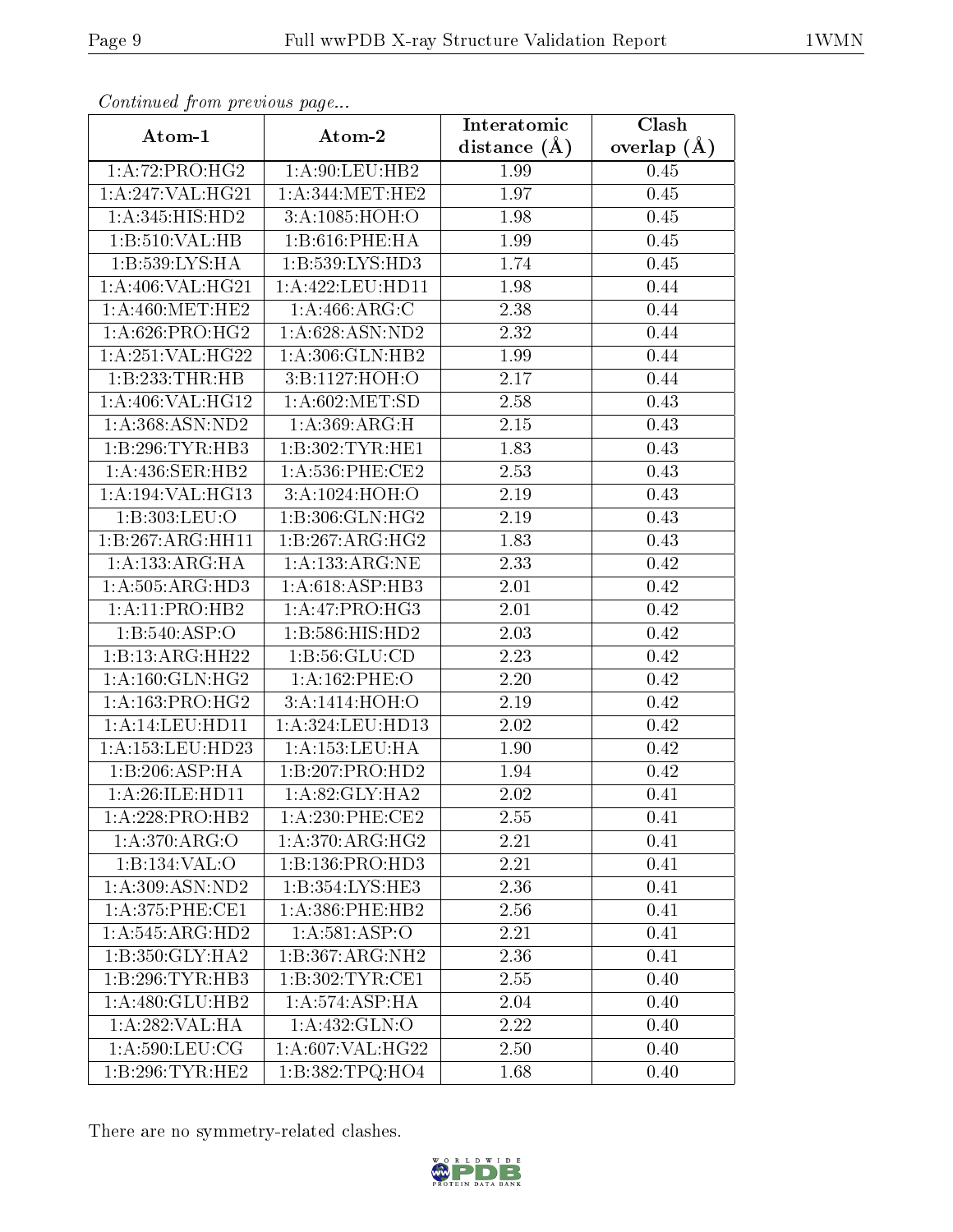## 5.3 Torsion angles (i)

### 5.3.1 Protein backbone  $(i)$

In the following table, the Percentiles column shows the percent Ramachandran outliers of the chain as a percentile score with respect to all X-ray entries followed by that with respect to entries of similar resolution.

The Analysed column shows the number of residues for which the backbone conformation was analysed, and the total number of residues.

| Mol | Chain | Analysed          | Favoured     |            | Allowed   Outliers | Percentiles |             |
|-----|-------|-------------------|--------------|------------|--------------------|-------------|-------------|
|     |       | $617/638$ (97%)   | 594 (96%)    | 22(4%)     | $1(0\%)$           | 47          | -33         |
|     |       | $617/638$ (97%)   | 592 (96\%)   | 25(4%)     |                    |             | 100 100     |
| All | All   | $1234/1276$ (97%) | $1186(96\%)$ | 47 $(4\%)$ | $1(0\%)$           | 51          | $\sqrt{36}$ |

All (1) Ramachandran outliers are listed below:

| Chain | $\operatorname{Res}% \left( \mathcal{N}\right) \simeq\operatorname{Res}(\mathcal{N})^{\ast}$ | Lype |
|-------|----------------------------------------------------------------------------------------------|------|
|       |                                                                                              |      |

#### $5.3.2$  Protein sidechains  $(i)$

In the following table, the Percentiles column shows the percent sidechain outliers of the chain as a percentile score with respect to all X-ray entries followed by that with respect to entries of similar resolution.

The Analysed column shows the number of residues for which the sidechain conformation was analysed, and the total number of residues.

| Mol | Chain | Analysed        | Rotameric   Outliers |            | Percentiles     |    |  |
|-----|-------|-----------------|----------------------|------------|-----------------|----|--|
|     |       | $513/529$ (97%) | 502 (98%)            | 11 $(2\%)$ | 53 <sup>1</sup> | 42 |  |
|     | B.    | $513/529$ (97%) | 504 (98%)            | $9(2\%)$   | 59 <sup>°</sup> | 48 |  |
| All | All   | 1026/1058(97%)  | $1006 (98\%)$        | $20(2\%)$  | 57              | 46 |  |

All (20) residues with a non-rotameric sidechain are listed below:

| Mol | Chain | Res | Type        |
|-----|-------|-----|-------------|
|     |       | 205 | THR.        |
|     |       | 208 | GLU         |
|     |       | 213 | LEU         |
|     |       | 280 | MET         |
|     |       | 281 | $\sqrt{A}L$ |

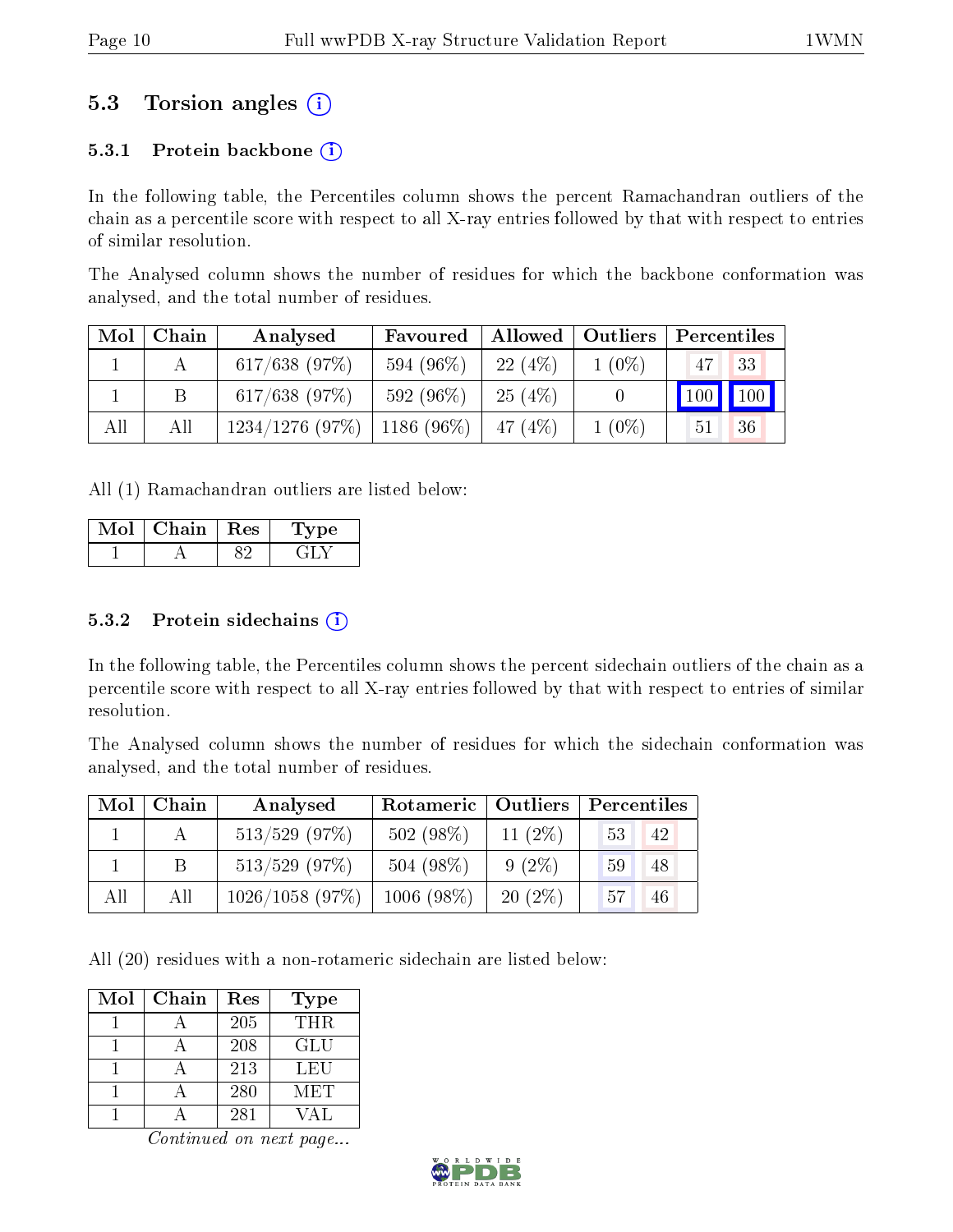| Mol            | Chain              | Res | Type       |
|----------------|--------------------|-----|------------|
| $\mathbf{1}$   | А                  | 336 | $\rm{ARG}$ |
| $\mathbf{1}$   | $\boldsymbol{A}$   | 368 | <b>ASN</b> |
| $\mathbf{1}$   | $\overline{\rm A}$ | 370 | $\rm{ARG}$ |
| $\mathbf{1}$   | $\bf{A}$           | 376 | PHE        |
| $\mathbf{1}$   | $\overline{\rm A}$ | 541 | LEU        |
| $\mathbf{1}$   | $\bf{A}$           | 607 | <b>VAL</b> |
| $\mathbf{1}$   | B                  | 49  | ARG        |
| $\mathbf{1}$   | B                  | 233 | <b>THR</b> |
| $\mathbf{1}$   | B                  | 263 | $\rm{ARG}$ |
| $\mathbf{1}$   | B                  | 296 | <b>TYR</b> |
| $\mathbf{1}$   | $\overline{B}$     | 339 | ARG        |
| $\mathbf{1}$   | B                  | 376 | PHE        |
| $\mathbf{1}$   | B                  | 444 | <b>ASP</b> |
| $\mathbf{1}$   | B                  | 468 | <b>ASN</b> |
| $\overline{1}$ | B                  | 532 | $\rm{ARG}$ |

Continued from previous page...

Some sidechains can be flipped to improve hydrogen bonding and reduce clashes. All (23) such sidechains are listed below:

| Mol            | Chain                   | Res              | Type                      |
|----------------|-------------------------|------------------|---------------------------|
| $\mathbf{1}$   | $\boldsymbol{A}$        | 170              | HIS                       |
| $\mathbf{1}$   | $\overline{A}$          | 237              | <b>HIS</b>                |
| $\mathbf{1}$   | $\overline{A}$          | 273              | <b>ASN</b>                |
| $\overline{1}$ | $\overline{A}$          | 309              | $\overline{\mathrm{ASN}}$ |
| $\mathbf{1}$   | $\overline{\rm A}$      | 345              | <b>HIS</b>                |
| $\overline{1}$ | $\overline{A}$          | 368              | $\overline{\mathrm{ASN}}$ |
| $\overline{1}$ | $\overline{A}$          | 515              | <b>HIS</b>                |
| $\overline{1}$ | $\overline{A}$          | 573              | <b>GLN</b>                |
| $\mathbf{1}$   | $\overline{\rm A}$      | 628              | $\overline{ASN}$          |
| $\mathbf{1}$   | $\overline{\mathrm{B}}$ | 203              | <b>ASN</b>                |
| $\mathbf{1}$   | $\overline{\mathrm{B}}$ | 224              | $\overline{\text{GLN}}$   |
| $\overline{1}$ | $\, {\bf B}$            | 237              | <b>HIS</b>                |
| $\overline{1}$ | $\overline{\mathrm{B}}$ | 273              | $\overline{\text{ASN}}$   |
| $\overline{1}$ | $\overline{\mathrm{B}}$ | 334              | <b>ASN</b>                |
| $\overline{1}$ | $\boldsymbol{B}$        | 345              | <b>HIS</b>                |
| $\overline{1}$ | $\boldsymbol{B}$        | 421              | $\rm GLN$                 |
| $\mathbf{1}$   | $\boldsymbol{B}$        | 448              | <b>ASN</b>                |
| $\mathbf{1}$   | $\boldsymbol{B}$        | 468              | <b>ASN</b>                |
| $\overline{1}$ | $\overline{\mathbf{B}}$ | 515              | <b>HIS</b>                |
| $\overline{1}$ | $\overline{\mathrm{B}}$ | 519              | $\overline{\text{GLN}}$   |
| $\overline{1}$ | $\overline{\mathrm{B}}$ | $\overline{561}$ | $\overline{HIS}$          |
| $\overline{1}$ | $\overline{\mathrm{B}}$ | 586              | <b>HIS</b>                |
| $\overline{1}$ | $\overline{\mathrm{B}}$ | $\overline{628}$ | $\overline{\mathrm{ASN}}$ |

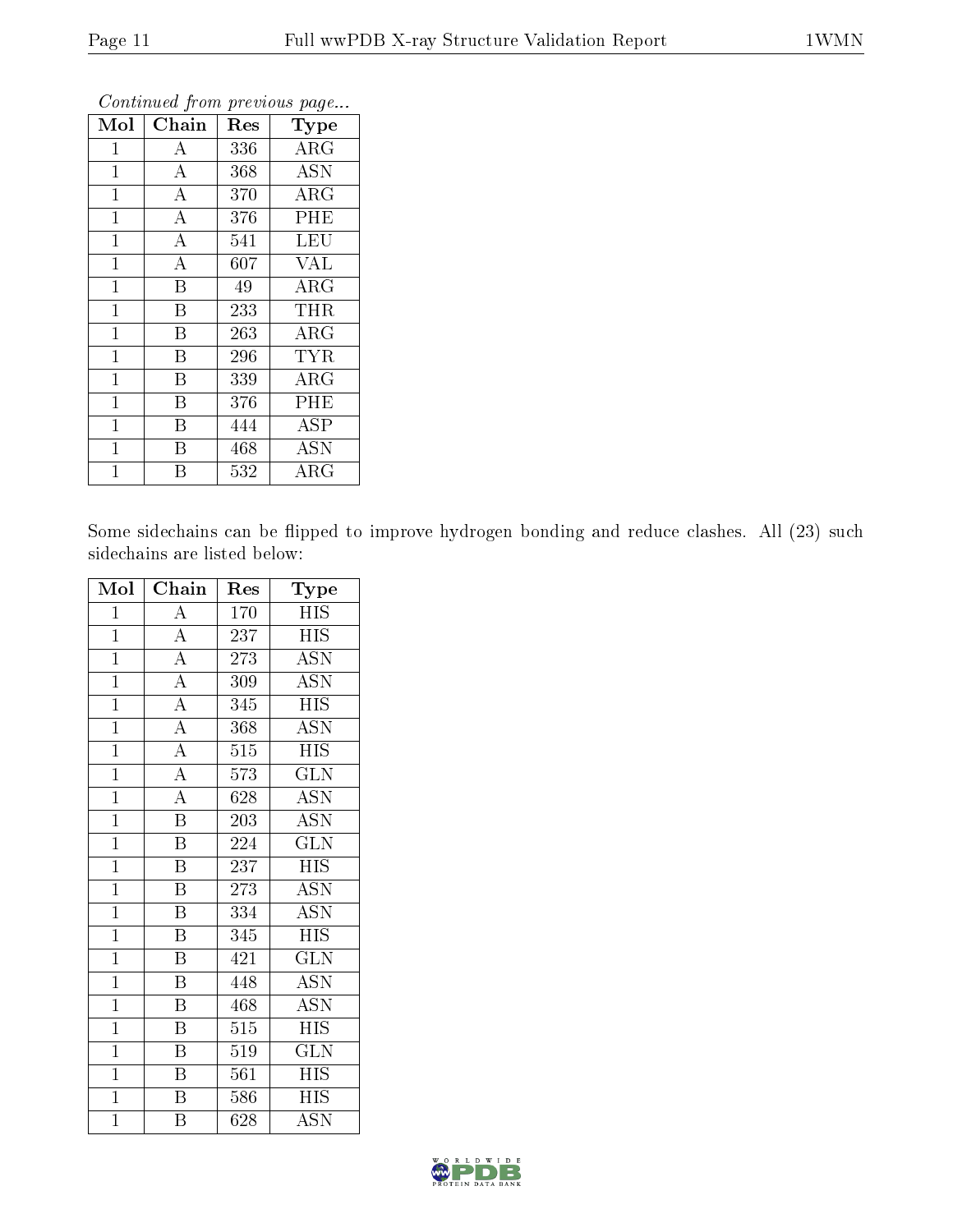#### $5.3.3$  RNA  $(i)$

There are no RNA molecules in this entry.

### 5.4 Non-standard residues in protein, DNA, RNA chains (i)

2 non-standard protein/DNA/RNA residues are modelled in this entry.

In the following table, the Counts columns list the number of bonds (or angles) for which Mogul statistics could be retrieved, the number of bonds (or angles) that are observed in the model and the number of bonds (or angles) that are defined in the Chemical Component Dictionary. The Link column lists molecule types, if any, to which the group is linked. The Z score for a bond length (or angle) is the number of standard deviations the observed value is removed from the expected value. A bond length (or angle) with  $|Z| > 2$  is considered an outlier worth inspection. RMSZ is the root-mean-square of all Z scores of the bond lengths (or angles).

| Mol |            |  |     | $\top$ Chain $\top$ | $\mid$ Res | Link |             | Bond lengths |      |           | Bond angles |  |  |
|-----|------------|--|-----|---------------------|------------|------|-------------|--------------|------|-----------|-------------|--|--|
|     | Type       |  |     |                     | Counts     | RMSZ | # $ Z  > 2$ | Counts       | RMSZ | H  Z      |             |  |  |
|     | <b>TPQ</b> |  | 382 |                     | 13, 14, 15 | 2.44 | 5(38%)      | 15, 19, 21   | 1.52 | 2(13%)    |             |  |  |
|     | <b>TPQ</b> |  | 382 |                     | 13, 14, 15 | 2.51 | 6 $(46\%)$  | 15, 19, 21   | 1.92 | $3(20\%)$ |             |  |  |

In the following table, the Chirals column lists the number of chiral outliers, the number of chiral centers analysed, the number of these observed in the model and the number defined in the Chemical Component Dictionary. Similar counts are reported in the Torsion and Rings columns. '-' means no outliers of that kind were identified.

| Mol |            |     | $\mid$ Type $\mid$ Chain $\mid$ Res $\mid$ Link $\mid$ Chirals | <b>Torsions</b>                                                                           | Rings |
|-----|------------|-----|----------------------------------------------------------------|-------------------------------------------------------------------------------------------|-------|
|     | <b>TPQ</b> | 382 | <b>Contract Contract</b>                                       | $\left\lfloor \frac{2}{5/22/24} \right\rfloor \left\lfloor \frac{0}{1/1/1} \right\rfloor$ |       |
|     | TPQ        | 382 | $\sim$                                                         | $\left\lfloor \frac{2}{5/22/24} \right\rfloor \left\lfloor \frac{0}{1/1/1} \right\rfloor$ |       |

All (11) bond length outliers are listed below:

| Mol          | Chain | Res | <b>Type</b> | Atoms   | Z       | Observed(A) | Ideal(A) |
|--------------|-------|-----|-------------|---------|---------|-------------|----------|
|              | А     | 382 | <b>TPQ</b>  | $O2-C2$ | 4.39    | 1.36        | 1.24     |
|              | В     | 382 | <b>TPQ</b>  | $C3-C4$ | 4.13    | 1.42        | 1.35     |
| 1            | А     | 382 | <b>TPQ</b>  | $C3-C4$ | 3.99    | 1.41        | 1.35     |
| 1            | Β     | 382 | <b>TPQ</b>  | $O5-C5$ | 3.91    | 1.35        | 1.24     |
| 1            | Β     | 382 | <b>TPQ</b>  | $O2-C2$ | 3.82    | 1.34        | 1.24     |
| $\mathbf{1}$ | А     | 382 | <b>TPQ</b>  | $C1-C2$ | $-3.36$ | 1.44        | 1.49     |
| 1            | А     | 382 | TPQ.        | $O5-C5$ | 3.23    | 1.33        | 1.24     |
| 1            | В     | 382 | <b>TPQ</b>  | $C1-C2$ | $-2.96$ | 1.44        | 1.49     |
| 1            | В     | 382 | <b>TPQ</b>  | $C6-C1$ | 2.94    | 1.42        | 1.34     |
| 1            | А     | 382 | <b>TPQ</b>  | $C6-C1$ | 2.62    | 1.41        | 1.34     |
|              | А     | 382 | <b>TPQ</b>  | $C4-C5$ | $-2.13$ | 1.41        | 1.47     |

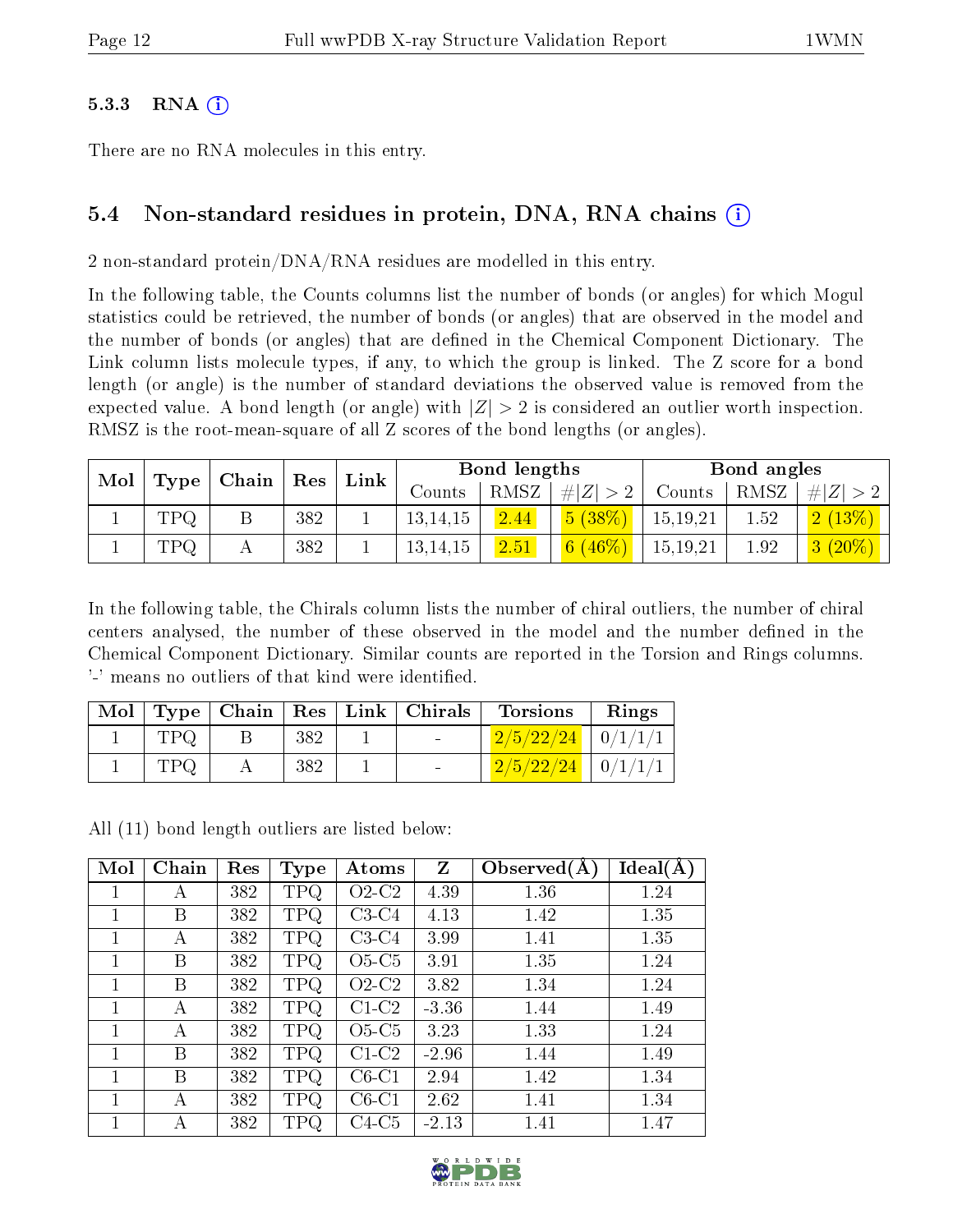| Mol | Chain | Res | Type       | Atoms      |         | Observed $(°)$ | Ideal $(°)$ |
|-----|-------|-----|------------|------------|---------|----------------|-------------|
|     |       | 382 | <b>TPQ</b> | $CB-CA-C$  | $-5.40$ | 101.34         | 111.47      |
|     | В     | 382 | <b>TPQ</b> | $CB-CA-C$  | $-3.91$ | 104.14         | 111.47      |
|     |       | 382 | <b>TPQ</b> | $CA-CB-CI$ | 3.68    | 120.54         | 113.51      |
|     |       | 382 | TPQ        | $O2-C2-C3$ | $-2.67$ | 115.67         | 121.78      |
|     |       | 382 | TPO.       | $O2-C2-C3$ | $-2.34$ | 116.43         | 121.78      |

All (5) bond angle outliers are listed below:

There are no chirality outliers.

All (4) torsion outliers are listed below:

| Mol | Chain | Res | Type       | Atoms         |
|-----|-------|-----|------------|---------------|
|     |       | 382 | <b>TPQ</b> | $N$ -CA-CB-C1 |
|     |       | 382 | TPQ        | $N-CA-CB-C1$  |
|     |       | 382 | <b>TPQ</b> | $C-CA-CB-C1$  |
|     |       | 382 | <b>TPQ</b> | C-CA-CB-C1    |

There are no ring outliers.

1 monomer is involved in 1 short contact:

|  |           | Mol   Chain   Res   Type   Clashes   Symm-Clashes |
|--|-----------|---------------------------------------------------|
|  | 382   TPQ |                                                   |

### 5.5 Carbohydrates  $(i)$

There are no carbohydrates in this entry.

### 5.6 Ligand geometry  $(i)$

Of 2 ligands modelled in this entry, 2 are monoatomic - leaving 0 for Mogul analysis.

There are no bond length outliers.

There are no bond angle outliers.

There are no chirality outliers.

There are no torsion outliers.

There are no ring outliers.

No monomer is involved in short contacts.

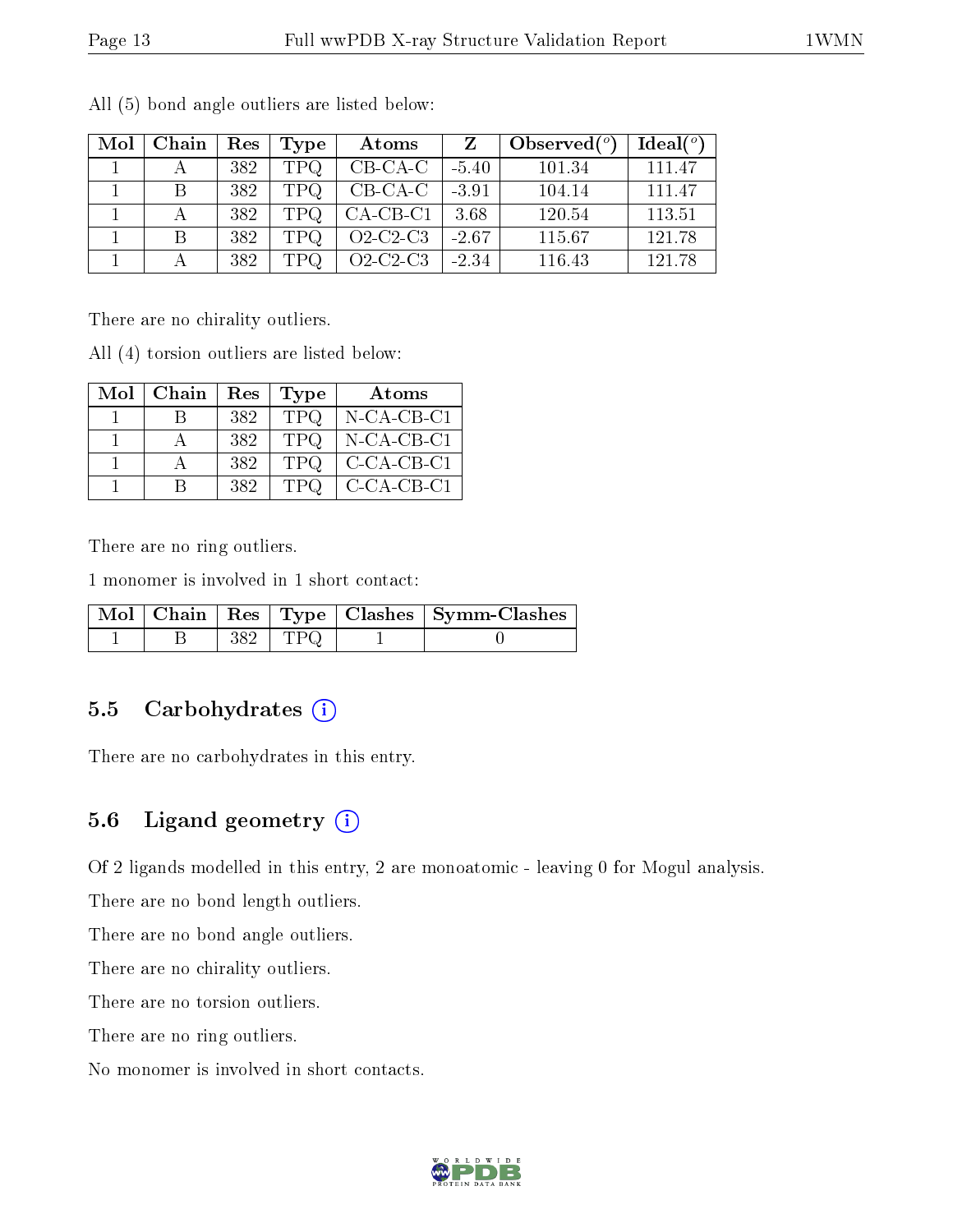# 5.7 [O](https://www.wwpdb.org/validation/2017/XrayValidationReportHelp#nonstandard_residues_and_ligands)ther polymers (i)

There are no such residues in this entry.

# 5.8 Polymer linkage issues (i)

There are no chain breaks in this entry.

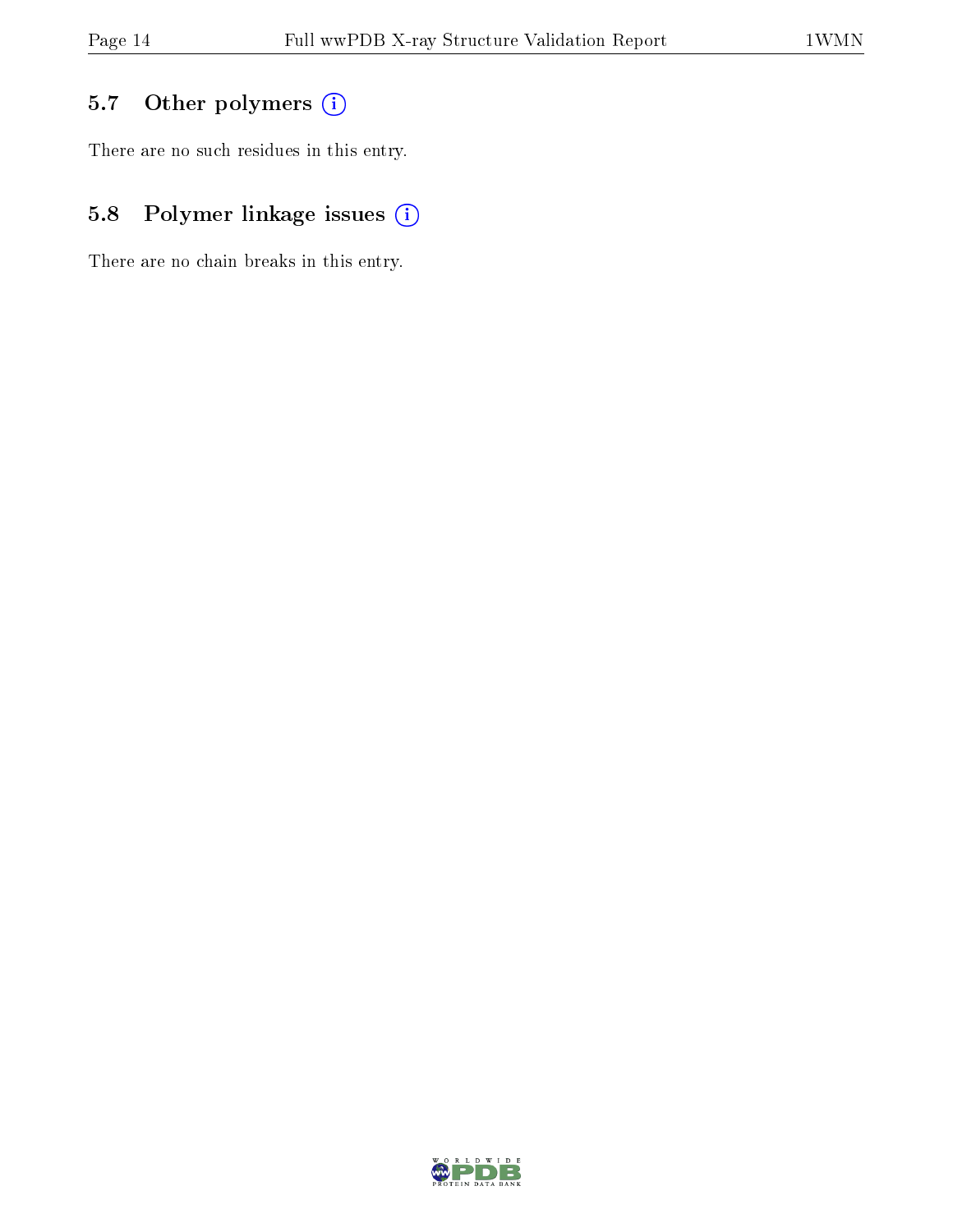# 6 Fit of model and data  $(i)$

## 6.1 Protein, DNA and RNA chains  $(i)$

In the following table, the column labelled  $#RSRZ> 2'$  contains the number (and percentage) of RSRZ outliers, followed by percent RSRZ outliers for the chain as percentile scores relative to all X-ray entries and entries of similar resolution. The OWAB column contains the minimum, median,  $95<sup>th</sup>$  percentile and maximum values of the occupancy-weighted average B-factor per residue. The column labelled ' $Q< 0.9$ ' lists the number of (and percentage) of residues with an average occupancy less than 0.9.

| Mol | Chain | Analysed       | ${ <\hspace{-1.5pt}{\mathrm{RSRZ}} \hspace{-1.5pt}>}$ | $\#\text{RSRZ}{>}2$   | $\overline{\rm 1~OWAB(A^2)}$ | Q <sub>0.9</sub> |
|-----|-------|----------------|-------------------------------------------------------|-----------------------|------------------------------|------------------|
|     |       | 619/638 (97%)  | $-0.16$                                               | $18(2\%)$ 51<br>46    | 7, 20, 43, 66                |                  |
|     |       | 619/638(97%)   | $-0.40$                                               | 11 $(1\%)$ 68<br>64   | 5, 15, 31, 69                |                  |
| All | All   | 1238/1276(97%) | $-0.28$                                               | $29(2\%)$<br>56<br>60 | 5, 17, 39, 69                |                  |

All (29) RSRZ outliers are listed below:

| Mol            | Chain                   | Res             | <b>Type</b>               | <b>RSRZ</b>       |
|----------------|-------------------------|-----------------|---------------------------|-------------------|
| $\mathbf{1}$   | $\, {\bf B}$            | 51              | <b>ALA</b>                | 17.8              |
| $\mathbf{1}$   | $\overline{A}$          | 52              | <b>GLY</b>                | 14.2              |
| $\overline{1}$ | $\overline{\rm A}$      | 51              | ALA                       | 14.1              |
| $\overline{1}$ | $\overline{\mathrm{B}}$ | 52              | $\overline{\text{GLY}}$   | 12.7              |
| $\overline{1}$ | $\overline{\mathrm{B}}$ | $\overline{50}$ | $\overline{\text{GLY}}$   | 12.5              |
| $\overline{1}$ | $\overline{\rm A}$      | 53              | <b>SER</b>                | 12.3              |
| $\overline{1}$ | $\overline{\mathrm{B}}$ | 53              | <b>SER</b>                | 11.4              |
| $\overline{1}$ | $\overline{\mathrm{B}}$ | 54              | $\overline{{\rm GLU}}$    | $10.2\,$          |
| $\overline{1}$ | $\overline{\rm A}$      | 50              | <b>GLY</b>                | 10.2              |
| $\overline{1}$ | $\overline{A}$          | 54              | $\overline{\text{GLU}}$   | $\overline{9.3}$  |
| $\overline{1}$ | $\overline{\mathrm{B}}$ | 628             | $\overline{\mathrm{ASN}}$ | 6.5               |
| $\overline{1}$ | $\overline{\mathrm{B}}$ | 9               | $\overline{\rm ALA}$      | 6.2               |
| $\overline{1}$ | $\overline{\rm A}$      | 9               | $\overline{\rm ALA}$      | $\overline{5.7}$  |
| $\overline{1}$ | $\overline{\rm A}$      | 68              | <b>SER</b>                | 5.4               |
| $\overline{1}$ | $\overline{\rm A}$      | 628             | $\overline{\mathrm{ASN}}$ | 4.9               |
| $\overline{1}$ | $\overline{\rm A}$      | 266             | $\overline{\rm ASP}$      | 4.3               |
| $\overline{1}$ | $\overline{\mathrm{B}}$ | 266             | $\overline{\text{ASP}}$   | $\overline{3.7}$  |
| $\mathbf{1}$   | $\, {\bf B}$            | 55              | $\overline{\rm ALA}$      | $\overline{3.2}$  |
| $\overline{1}$ | $\overline{\rm A}$      | 55              | $\overline{\text{ALA}}$   | $\overline{3.2}$  |
| $\overline{1}$ | $\overline{\rm A}$      | 105             | PHE                       | 2.8               |
| $\overline{1}$ | $\overline{\rm A}$      | 106             | GLU                       | $2.6\,$           |
| $\overline{1}$ | $\overline{A}$          | 313             | LEU                       | $2.6\,$           |
| $\mathbf{1}$   | $\overline{\rm A}$      | 84              | <b>VAL</b>                | 2.6               |
| $\overline{1}$ | $\overline{\rm A}$      | 565<br>$\cdots$ | $\rm ALA$                 | $2.5\overline{)}$ |